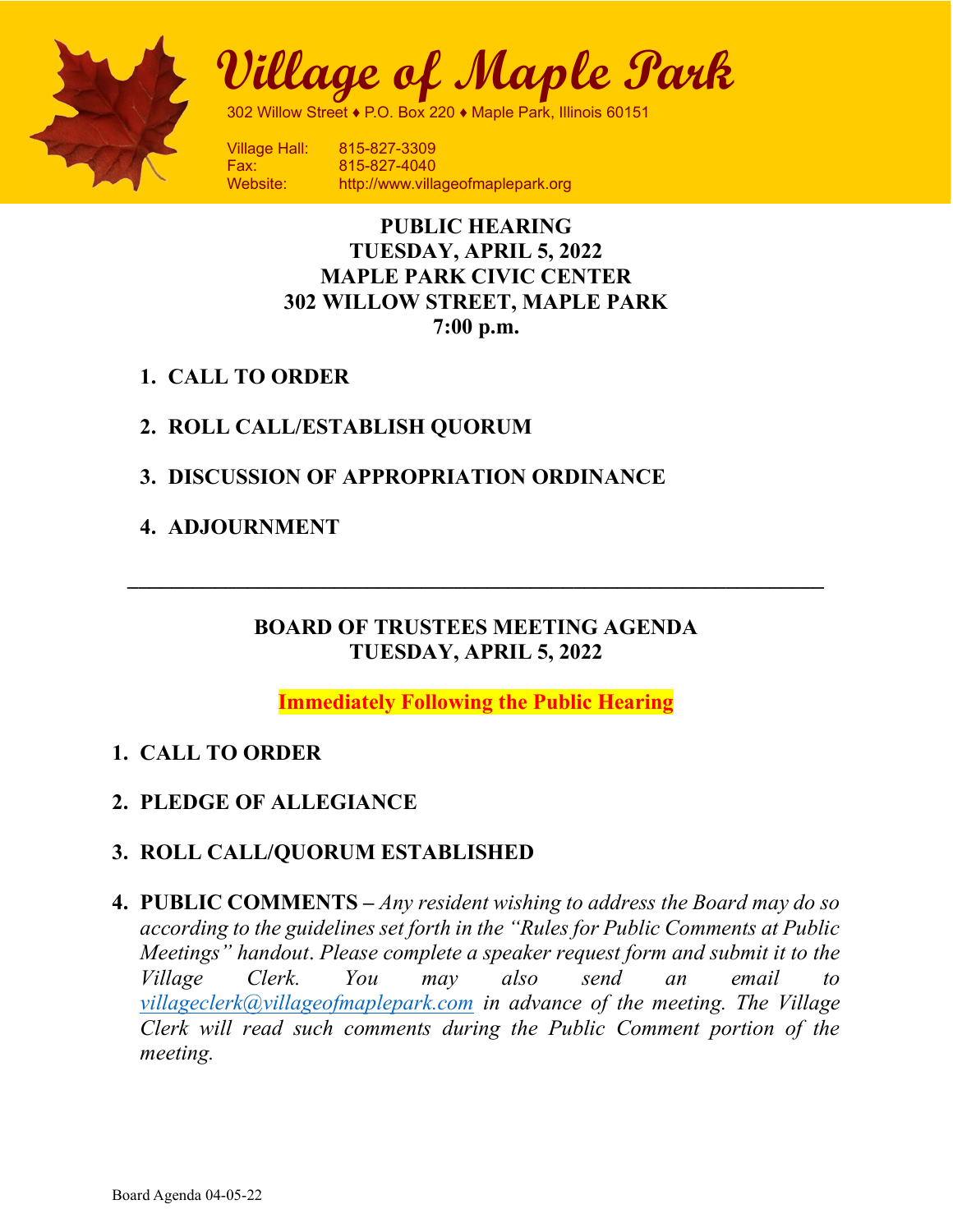# 5. MOTION TO APPROVE CONSENT AGENDA / ADDITIONS-DELETIONS

# CONSENT AGENDA – OMNIBUS VOTE

All items listed on the Consent Agenda will be enacted by one motion. There will be no separate discussion of these items unless requested by a Board member, in which event the item(s) will be removed from the Consent Agenda. Prior to a vote on the Consent Agenda, members of the public may request that a Trustee have an item removed from the Consent Agenda.

- A. Approval of Board Minutes
	- Board Meeting Minutes March 1, 2022
	- Committee of the Whole Meeting Minutes March 15, 2022
- B. Receive and File
	- None

C. Acceptance of Cash and Investment Report as of February 28, 2022

**D.** Approval of Bills Payable and Manual Check Register # 804.

| <b>ACCOUNTS PAYABLE:</b> | \$42,805.76 |
|--------------------------|-------------|
| <b>MANUAL CHECKS:</b>    | 2,264.20    |
| TOTAL:                   | \$45,069.96 |
|                          |             |

E. Approval of Travel, Meals, Lodging for Elected Officials /Employees

- Metro West Legislative Breakfast Meal and Meeting on February 28, 2022 for Suzanne Fahnestock and Dawn Wucki-Rossbach, \$70 for Metro West (included on April 5, 2022 warrant list).
- Metro West Board Meeting Meal and Meeting on March 10, 2022 for Dawn Wucki-Rossbach, \$40 for Metro West (included on April 5, 2022 warrant list).

# 6. FINANCIAL REPORT

# 7. LEGAL REPORT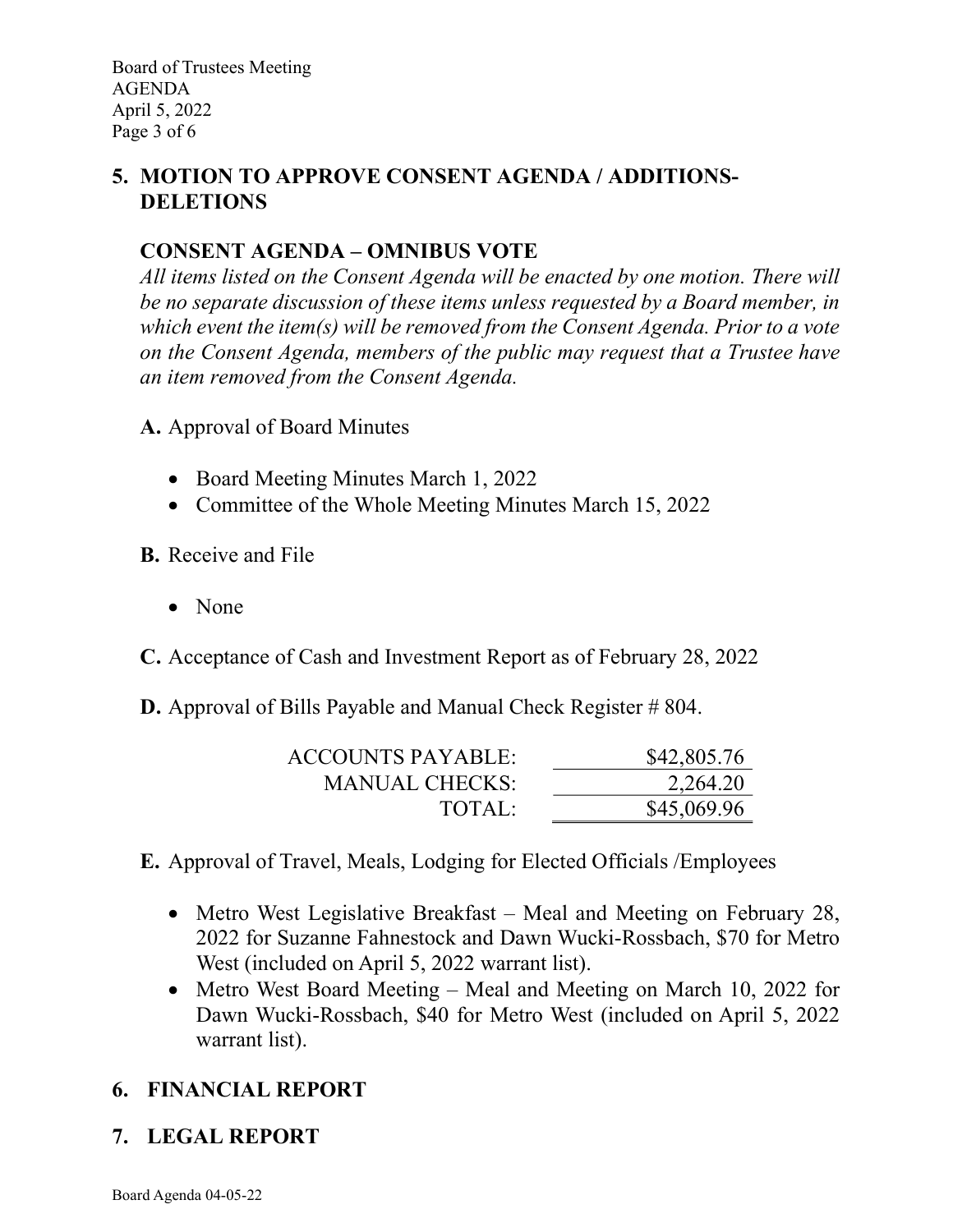Board of Trustees Meeting AGENDA April 5, 2022 Page 4 of 6

## 8. VILLAGE ADMINISTRATOR REPORT

### 9. POLICE DEPARTMENT REPORT

#### 10. PUBLIC WORKS REPORT

#### 11. ENGINEERING REPORT

#### 12. OLD BUSINESS

#### 13. NEW BUSINESS

## A. CONSIDERATIONS

## 1) MOTIONS NAMING THE PARK ON MAPLE AVENUE AS "VETERANS PARK"

#### 14. RESOLUTIONS

# A. RESOLUTION 2022-07 A RESOLUTION AUTHORIZING THE VILLAGE PRESIDENT OR HER DESIGNEE TO APPROVE AN AGREEMENT WITH LAUTERBACH & AMEN, LLP FOR VILLAGE ACCOUNTING AUDIT SERVICES.

This Resolution allows for the authorization of the agreement with Lauterbach & Amen, LLP for providing audit services for the Village of Maple Park.

## B. RESOLUTION 2022-08 A RESOLUTION AUTHORIZING THE VILLAGE PRESIDENT OR HER DESIGNEE TO APPROVE AN AGREEMENT WITH LINTECH ENGINEERING, INC. FOR ENGINEERING SERVICES

This Resolution allows for the authorization of an agreement with Lintech Engineering, Inc. for the purposes of providing engineering services for the Village of Maple Park.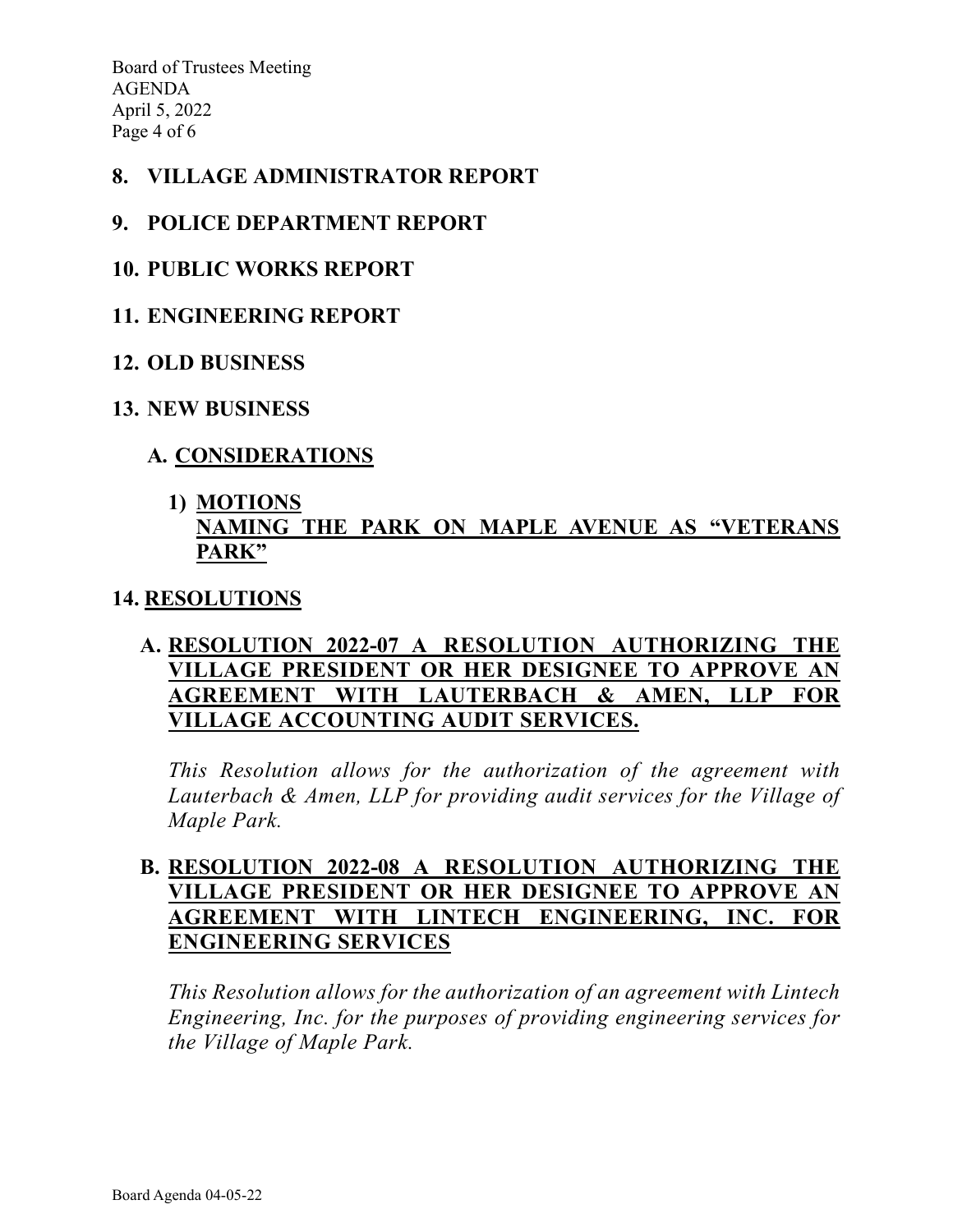## C. RESOLUTION 2022-09 A RESOLUTION AUTHORIZING THE VILLAGE PRESIDENT TO EXECUTE A SERVICE AGREEMENT AND AN IEPA CERTIFIED WATER SYSTEM OPERATOR CONTRACT WITH MGD WATER SOLUTIONS TO PROVIDE A LICENSED AND CERTIFIED WATER SYSTEM AND WASTEWATER TREATMENT PLANT OPERATOR TO THE VILLAGE OF MAPLE PARK

This Resolution allows for the authorization of an agreement with MGD Water Solutions for the purposes of providing a licensed water and wastewater treatment operator for the Village of Maple Park.

# D. RESOLUTION 2022-10 A RESOLUTION ADOPTING THE MISSIONSQUARE RETIREMENT GOVERNMENTAL MONEY PURCHASE PLAN ADOPTION AGREEMENT

This Resolution allows for the amendment and re-statement of the existing defined contribution Money Purchase Plan of the MissionSquare Agreement.

# 15. ORDINANCES

# A. ORDINANCE 2022-09 AN ORDINANCE AMENDING THE FY22 APPROPRIATIONS ORDINANCE.

This Ordinance would amend Ordinance 2021-05, adopted April 6, 2021.

## B. ORDINANCE 2022-10 ADOPTING THE ANNUAL APPROPRIATION FOR THE FISCAL YEAR BEGINNING MAY 1, 2022 AND ENDING APRIL 30, 2023 IN THE VILLAGE OF MAPLE PARK, KANE AND DEKALB COUNTIES, ILLINOIS.

This Ordinance would approve the adoption of the budget for FY2023 (beginning May 1, 2022, and ending April 30, 2022).

# 16. VILLAGE PRESIDENT REPORT

# 17. TRUSTEE REPORT